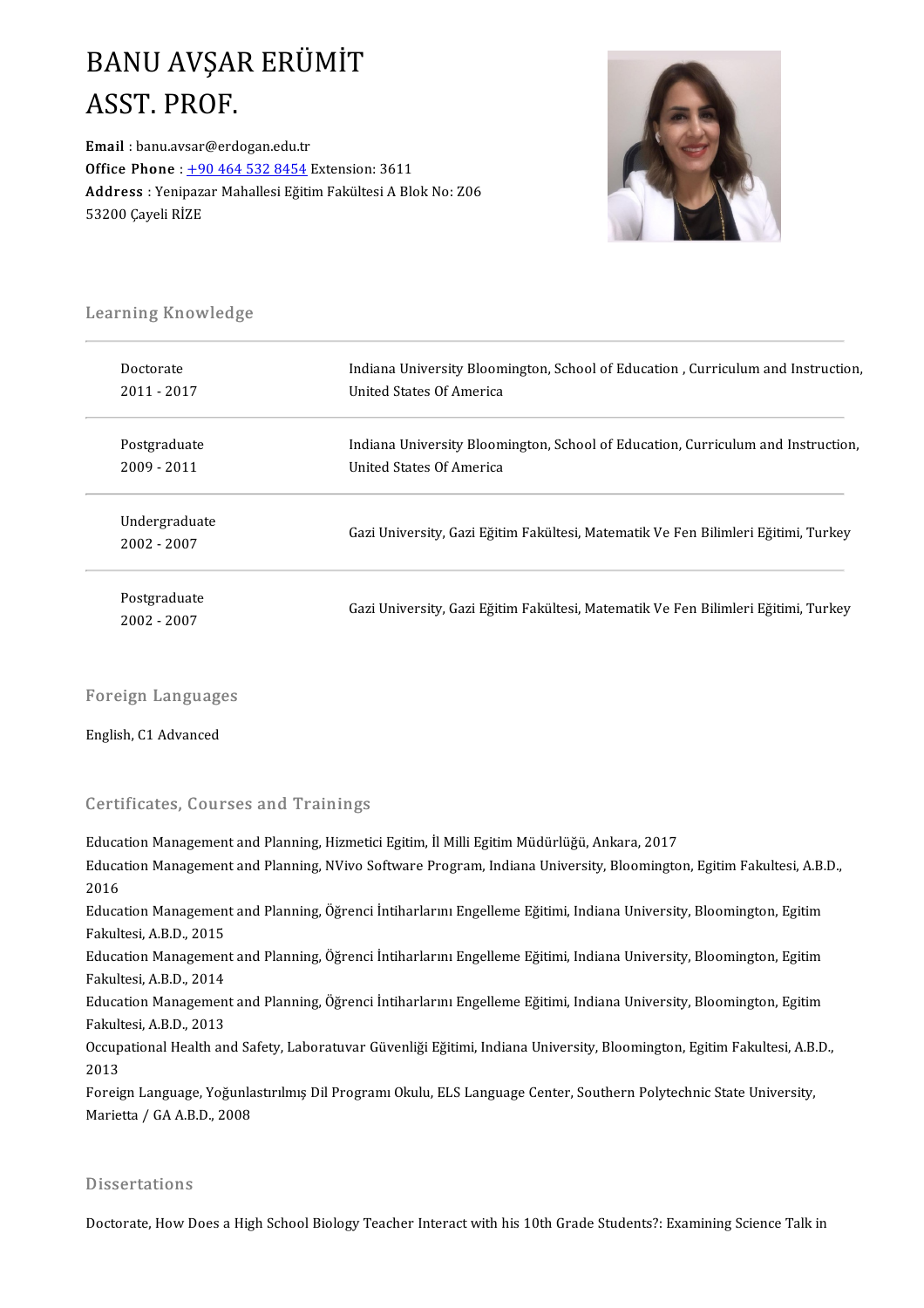Evolution and Human Genetics Instruction from a Sociolinguistics Perspective , Indiana University Bloomington, Eğitim<br>Fekültesi, Fen Bilimleri Egitimi, 2017 Evolution and Human Genetics Instru<br>Fakültesi, Fen Bilimleri Egitimi, 2017

# rakuitesi, ren Bilimieri Egitimi,<br>Academic Titles / Tasks

| Academic Titles / Tasks               |                                                                                |
|---------------------------------------|--------------------------------------------------------------------------------|
| Assistant Professor                   | Recep Tayyip Erdogan University, Eğitim Fakültesi, Matematik ve Fen Bilimleri  |
| 2021 Continues                        | Eğitimi Bölümü                                                                 |
| Research Assistant PhD<br>2017 - 2021 | Recep Tayyip Erdogan University, Eğitim Fakültesi, Fen Bilgisi Eğitimi         |
| Research Assistant                    | Indiana University Bloomington, Gökçeada Uygulamalı Bilimler Y.O., Fen Bilgisi |
| $2011 - 2017$                         | Eğitimi                                                                        |

#### Supported Projects

- upported Projects<br>1. YÜKSEL T., AVŞAR ERÜMİT B., AYDIN B., Project Supported by Higher Education Institutions, Beklentinin İhlali<br>Teorisi Kullanılarak Klinik Danısmanlık Medeline Göre Yürütülen Öğretmenlik Uygulaması Dersi Teorisi Kullanılarak Klinik Danışmanlık Modeline Göre Yürütülen Öğretmenlik Uygulaması Dersinin Başarısının<br>Değerlendirilmesi İçin Yeni Bir Ölçek Geliştirilmesi, 2019 - Continues YÜKSEL T., AVŞAR ERÜMİT B., AYDIN B., Project Supported by Higher<br>Teorisi Kullanılarak Klinik Danışmanlık Modeline Göre Yürütülen Öğr<br>Değerlendirilmesi İçin Yeni Bir Ölçek Geliştirilmesi, 2019 - Continues<br>Avçar Erümit B. N 2. Teorisi Kullanılarak Klinik Danışmanlık Modeline Göre Yürütülen Öğretmenlik Uygulaması Dersinin Başarısının<br>1993- Değerlendirilmesi İçin Yeni Bir Ölçek Geliştirilmesi, 2019 - Continues<br>2. Avşar Erümit B., Namdar B., Oğu
- Değerlendirilmesi İçin Yeni Bir Ölçek Geliştirilmesi, 2019 Continues<br>Avşar Erümit B., Namdar B., Oğuz Namdar A., Project Supported by Higher Education Institutions, Küresel düşün<br>yerel hareket et: Okul dışı öğrenme ortam Avşar Erümit B., Namdar B., Oğuz Namdar A., Project Supported by Higher Education Institutions,<br>yerel hareket et: Okul dışı öğrenme ortamlarında rol oynama tekniği ile öğretmen adaylarının ikli<br>yönelik sosyobilimsel soruml yerel hareket et: Okul dışı öğrenme ortamlarında rol oynama tekniği ile öğretmen adaylarının iklim değişikliğine<br>13. Baran Bulut D., Yüksel T., Avşar Erümit B., Aytar A., Camadan F., Turgut Y. E. , Baytaşoğlu H., Kaya C.,
- yönelik sosyobilimsel sorumluluklarının ve bilimin doğası görüşlernin geliştirilmesi, 2021<br>Baran Bulut D., Yüksel T., Avşar Erümit B., Aytar A., Camadan F., Turgut Y. E. , Baytaşoğlu H<br>Project, Hayatı Modelleyen Öğretmenle 3. Baran Bulut D., Yüksel T., Avşar Erümit B., Aytar A., Camadan F., Turgut Y. E. , Baytaşoğlu H., Kaya C., TUBITAK<br>Project, Hayatı Modelleyen Öğretmenler: Matematiksel Modelleme Eğitimi-II, 2021 - 2022<br>4. Avşar Erümit B.,
- Project, Hayatı Modelleyen Öğretmenler: Matematiksel Modelleme Eğitimi-II, 2021 2022<br>Avşar Erümit B., Bilican K., Sevim S., Oğuz Namdar A., Kurt S., İslamoğlu H., Seyis F., Dalgıç G., T<br>A., TUBITAK Project, İmam Hatip Or 4. Avşar Erümit B., Bilican K., Sevim S., Oğuz Namdar A., Kurt S., İslamoğlu H., Seyis F., Dalgıç G., Turan İ., Tanış Özçeli<br>A., TUBITAK Project, İmam Hatip Ortaokul Öğrencileri Bilimsel Süreci Öğreniyor, 2018 - 2019<br>5. Ay
- A., TUBITAK Project, İmam Hatip Ortaokul Öğrencileri Bilimsel Süreci Öğreniyor, 2018 2019<br>Aytar A., Namdar B., Camadan F., Kaya Ö. S. , Avşar Erümit B., TUBITAK Project, Doğu Karadeniz'de Sosyobilimsel<br>Konuların Argümant 5. Aytar A., Namdar B., Camadan F., Kaya Ö. S. , Avşar Erümit B., TUBITAK Project, Doğu Karadeniz'de Sosyobilimsel<br>Konuların Argümantasyonu, 2018 - 2018<br>6. AVŞAR ERÜMİT B., Other Supported Projects, P-16 Araştırma ve Çalış
- Konuların Argümantasyonu, 20<br>AVŞAR ERÜMİT B., Other Suppo<br>(Proje adı: LIFE), 2016 2017<br>Birinci Konur K., Kurt S., Vilduu 5. AVŞAR ERÜMİT B., Other Supported Projects, P-16 Araştırma ve Çalışma Merkezi, Indiana University, Bloomingto<br>(Proje adı: LIFE), 2016 - 2017<br>7. Birinci Konur K., Kurt S., Yıldırım N., Namdar B., Uzun N., Baş Ş., Avşar Er
- (Proje adı: LIFE), 2016 2017<br>Birinci Konur K., Kurt S., Yıldırım N., Namdar B.<br>Project, Rize Bilimle Renkleniyor, 2016 2016<br>AVSAR ERÜMİT B. Other Supported Brojects A 8. Birinci Konur K., Kurt S., Yıldırım N., Namdar B., Uzun N., Baş Ş., Avşar Erümit B., Furtun S., Camadan F., TUBITAK<br>Project, Rize Bilimle Renkleniyor, 2016 - 2016<br>8. AVŞAR ERÜMİT B., Other Supported Projects, Matematik
- Project, Rize Bilimle Renkleniyor, 2016 2016<br>AVŞAR ERÜMİT B., Other Supported Projects, Matematik ve Fen Bilgisi Eğitimi Öğretiminde Ortak Çalışma= PIMSII<br>Indiana Üniversitesi, P-16 Araştırma ve Çalışma Merkezi, Indiana

#### Awards

- 1. Avşar Erümit B., TÜBİTAK YAYIN TEŞVİK, Tübitak, October 2021<br>2. Avsar Erümit B., Elcan Kavnak N., TÜBİTAK YAYIN TESVİK. Tübit 1. Avşar Erümit B., TÜBİTAK YAYIN TEŞVİK, Tübitak, October 2<br>2. Avşar Erümit B., Elcan Kaynak N., TÜBİTAK YAYIN TEŞVİK, T<br>3. Avşar Erümit B., YÖK Akademik Teşvik, Yök, February 2020<br>4. Avçar Erümit B., Conference Scholarsh
- 2. AvşarErümitB.,ElcanKaynakN.,TÜBİTAKYAYINTEŞVİK,Tübitak,December 2020 2. Avşar Erümit B., Elcan Kaynak N., TÜBİTAK YAYIN TEŞVİK, Tül<br>3. Avşar Erümit B., YÖK Akademik Teşvik, Yök, February 2020<br>4. Avşar Erümit B., Conference Scholarship, Esera, August 2019<br>5. AVSAR ERÜMİT B. Yurtdısı Bilimsel
- 
- 
- 4. Avşar Erümit B., Conference Scholarship, Esera, August 2019<br>5. AVŞAR ERÜMİT B., Yurtdışı Bilimsel Etkinliklere Katılımı Destekleme Programı, TÜBİTAK, August 2019<br>6. AVŞAR ERÜMİT B., NARST International Committee Konfera 4. Avşar Erümit B., Conference Scholarship, Esera, August 2019<br>5. AVŞAR ERÜMİT B., Yurtdışı Bilimsel Etkinliklere Katılımı Destekleme Programı, TÜBİTAK, August 20<br>6. AVŞAR ERÜMİT B., NARST International Committee Konferans
- 
- 5. AVŞAR ERÜMİT B., Yurtdışı Bilimsel Etkinliklere Katılımı Destekleme Programı, TÜBİTAK, August 2019<br>6. AVŞAR ERÜMİT B., NARST International Committee Konferans Katılım Bursu, NARST, March 2017<br>7. AVŞAR ERÜMİT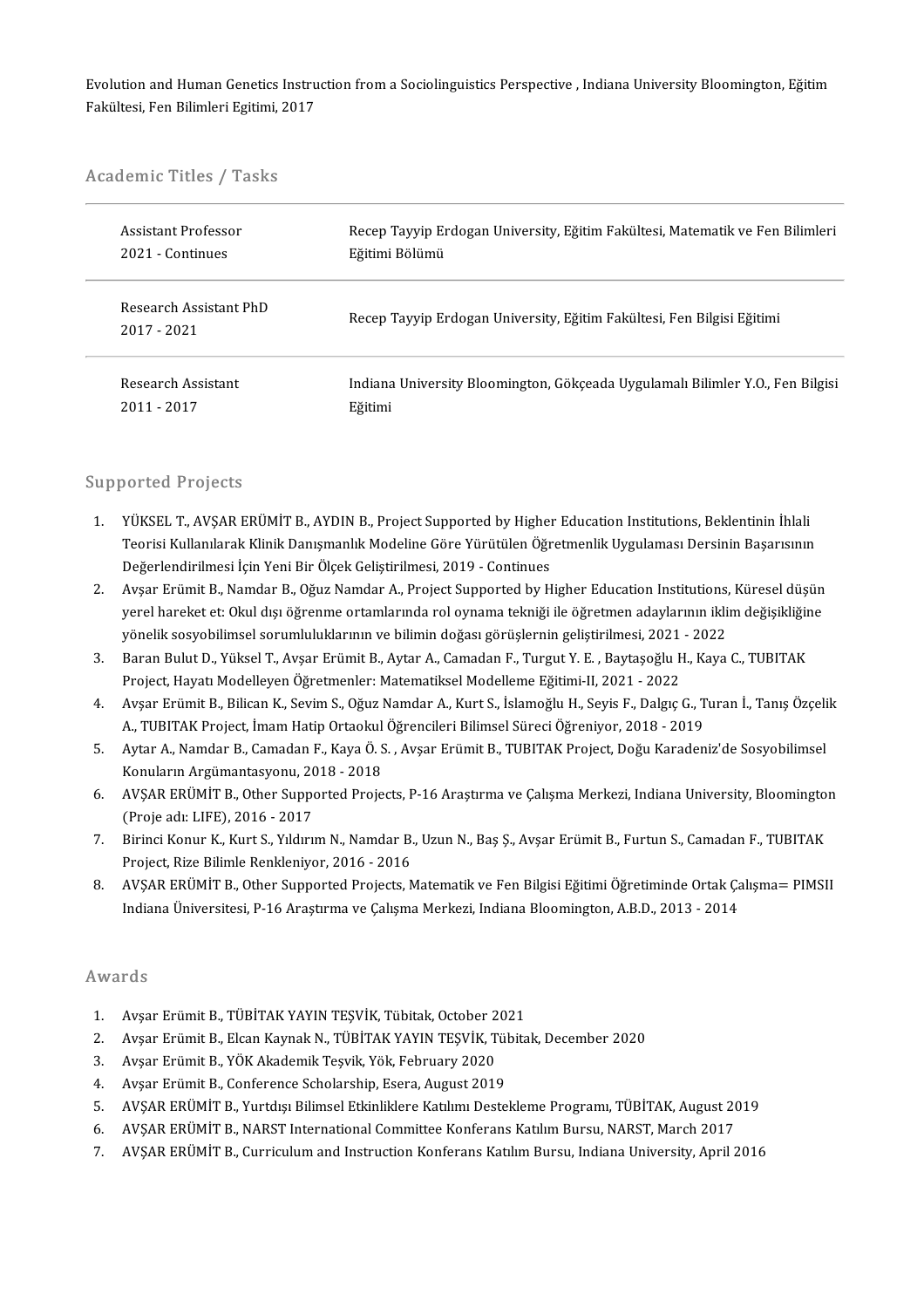#### Scholarships

Doktora Destek Bursu, Official Institutions of Foreign Countries, 2011 - 2017 Yurtdışı Lisansüstü Öğrenim Bursu, Ministry of Education, 2008 - 2017

#### **Jury Memberships**

Post Graduate, Post Graduate, Recep Tayyip Erdoğan Üniversitesi, June, 2022

### Articles Published in Journals That Entered SCI, SSCI and AHCI Indexes

Inticles Published in Journals That Entered SCI, SSCI and AHCI Indexes<br>1. Developing and Using Physical Dynamic Models On Socioscientific Issues to Present Nature Of<br>Science Ideas nes i asiisie<br>Developing ar<br>Science Ideas<br>Avear Frümit P **Developing and Using I<br>Science Ideas<br>Avşar Erümit B., Yüksel T.<br>INTERNATIONAL IQURNA** 

Science Ideas<br>Avşar Erümit B., Yüksel T.<br>INTERNATIONAL JOURNAL OF SCIENCE AND MATHEMATICS EDUCATION, vol.1, pp.1-26, 2022 (Journal Indexed in Avşar<br>INTEF<br>SSCI)<br>Heine INTERNATIONAL JOURNAL OF SCIENCE AND MATHEMATICS EDUCATION, vol.1, pp.1-26, 2022 (Journal Indexed in<br>SSCI)<br>2. Using Children's Literature in the Middle School Science Class to Teach Nature of Science Preservice<br>Teachers' D

- SSCI)<br>Using Children's Literature in the N<br>Teachers' Development of Sources<br>AVSAR EDÜMIT P. Akarean V. L Using Children's Literature in<br>Teachers' Development of So<br>AVŞAR ERÜMİT B., Akerson V. L.<br>SCIENCE & EDUCATION 2021 (L Teachers' Development of Sources<br>AVŞAR ERÜMİT B., Akerson V. L.<br>SCIENCE & EDUCATION, 2021 (Journal Indexed in SCI)<br>Multiqulturalism in higher education: experience 3. AVŞAR ERÜMİT B., Akerson V. L.<br>SCIENCE & EDUCATION, 2021 (Journal Indexed in SCI)<br>3. Multiculturalism in higher education: experiences of international teaching assistants and their<br>atudants in science and math elecanoo
- SCIENCE & EDUCATION, 2021 (Journal Indexed<br>Multiculturalism in higher education: exp<br>students in science and math classrooms<br>Avear Frümit B. Alexson V. J., Buck C. A Multiculturalism in higher education:<br>students in science and math classro<br>Avşar Erümit B., Akerson V. L. , Buck G. A.<br>CULTURAL STUDIES OF SCIENCE EDUCAT students in science and math classrooms<br>Avşar Erümit B., Akerson V. L. , Buck G. A.<br>CULTURAL STUDIES OF SCIENCE EDUCATION, vol.16, no.1, pp.251-278, 2021 (Journal Indexed in SSCI)<br>Teaching Nature of Science through childre Avşar Erümit B., Akerson V. L. , Buck G. A.<br>CULTURAL STUDIES OF SCIENCE EDUCATION, vol.16, no.1, pp.251-278, 2021 (Journal Indexed in SSCI)<br>4. Teaching Nature of Science through children's literature: an early childhood
- CULTU<br>Teachi<br>study<br>Akerse Teaching Nature of Science through childr<br>study<br>Akerson V. L. , Avşar Erümit B., Elcan Kaynak N.<br>INTERNATIONAL JOURNAL OF SCIENCE EDUCA study<br>Akerson V. L. , Avşar Erümit B., Elcan Kaynak N.<br>INTERNATIONAL JOURNAL OF SCIENCE EDUCATION, vol.41, pp.2765-2787, 2019 (Journal Indexed in SSCI)

Akerson V. L. , Avşar Erümit B., Elcan Kaynak N.<br>19. INTERNATIONAL JOURNAL OF SCIENCE EDUCATION, vol.41, pp.2765-2787, 2019 (Journal Indexed in SSCI)<br>5. What Third-Grade Students of Differing Ability Levels Learn about INTERNATION<br>**What Third**<br>Instruction What Third-Grade Students of Differing Ability Levels Le<br>Instruction<br>Akerson V., Nargund-Joshi V., Weiland I., Pongsanon K., Avsar B.<br>INTERNATIONAL JOURNAL OF SCIENCE EDUCATION vol 26, no.

I<mark>nstruction</mark><br>Akerson V., Nargund-Joshi V., Weiland I., Pongsanon K., Avsar B.<br>INTERNATIONAL JOURNAL OF SCIENCE EDUCATION, vol.36, no.2, pp.244-276, 2014 (Journal Indexed in SSCI)

### Articles Published in Other Journals

- Ficles Published in Other Journals<br>1. Examining the Views of Preservice Teachers about Online Science Education during the Covid-19<br>1. Examining the Views of Preservice Teachers about Online Science Education during the Co Lockdown: Expectations, Opportunity<br>Examining the Views of Preservice Teachers about Online Science Educati<br>Lockdown: Expectations, Opportunities, Threats, Motivations, and Beliefs Lockdown: Expectations, Opportunities, Threats, Motivations, and Beliefs<br>Avşar Erümit B., Tanış Özçelik A., Yüksel T., Tekbıyık A. Journal of Turkish Science Education, vol.18, pp.1-25, 2021 (Refereed Journals of Other Institutions) Avşar Erümit B., Tanış Özçelik A., Yüksel T., Tekbıyık A.<br>Journal of Turkish Science Education, vol.18, pp.1-25, 2021 (Refereed Journals of Other Institutions)<br>2. Identifying the Expectations of Three Stakeholders of the F
- Violation Theory<br>Yüksel T., Avşar Erümit B. **Identifying the Expecta<br>Violation Theory<br>Yüksel T., Avşar Erümit B.<br>Hassttana Eğitim Fakültas**

Hacettepe Eğitim Fakültesi Dergisi, vol.36, no.3, pp.712-741, 2021 (Journal Indexed in ESCI)

- Yüksel T., Avşar Erümit B.<br>Hacettepe Eğitim Fakültesi Dergisi, vol.36, no.3, pp.712-741, 2021 (Journal Indexed in ESCI)<br>3. Exploring continuity equation via a modeling activity: in the context of crowd science<br>Vulgel T. Te Hacettepe Eğitim Fakültesi Dergisi, vo<br>**Exploring continuity equation via**<br>Yuksel T., Tekbiyik A., Avsar Erumit B.<br>SCIENCE ACTIVITIES PROJECTS AND ( SCIENCE ACTIVITIES-PROJECTS AND CURRICULUM IDEAS IN STEM CLASSROOMS, vol.57, no.2, pp.67-76, 2020<br>(Journal Indexed in ESCI) Yuksel T., Tekbiyik A., Avsar Erumit B.
- 4. HowDo Learner-Directed Scientific Investigations Influence Students' Questioning and Their Nature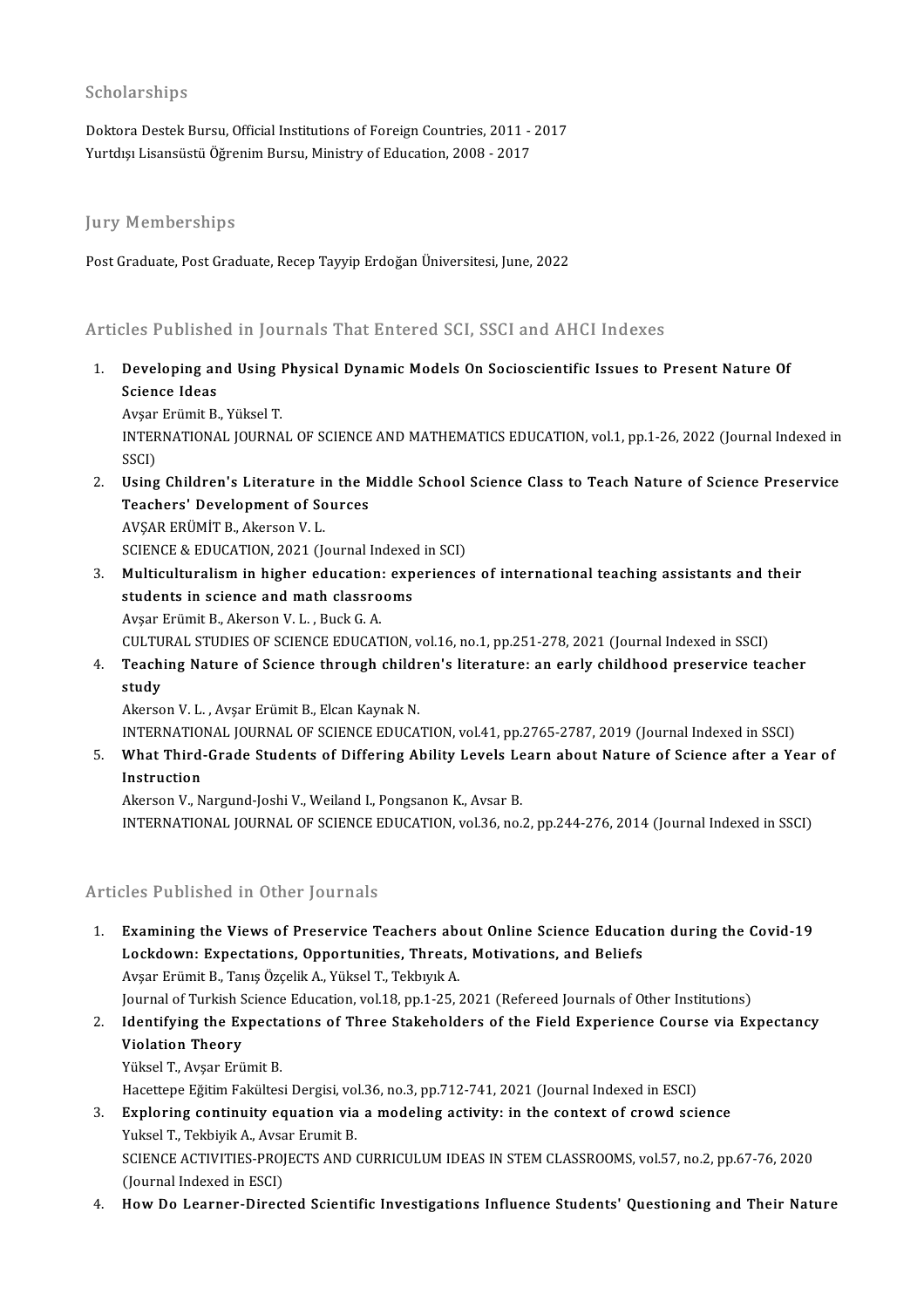#### of Science Conceptions?

of Science Conceptions?<br>AVŞAR ERÜMİT B., Fouad K. E. , Akerson V. L.<br>INTERNATIONAL JOUPNAL OF EDUCATION IN INTERNATIONAL JOURNAL OF EDUCATION IN MATHEMATICS SCIENCE AND TECHNOLOGY, vol.7, no.1, pp.20-31, AVŞAR ERÜMİT B., Fouad K. E. ,<br>INTERNATIONAL JOURNAL OF E<br>2019 (Journal Indexed in ESCI)<br>How De Learner Dinested S. INTERNATIONAL JOURNAL OF EDUCATION IN MATHEMATICS SCIENCE AND TECHNOLOGY, vol.7, no.1, pp.20-31,<br>2019 (Journal Indexed in ESCI)<br>5. How Do Learner-Directed Scientific Investigations Influence Students' Questioning and Their

2019 (Journal Indexed in ESCI)<br>How Do Learner-Directed Seconceptions? How Do Learner-Directed Scientific Inve<br>of Science Conceptions?<br>AVŞAR ERÜMİT B., FOUAD K. E. , AKERSON V.<br>INTERNATIONAL JOUPNAL OF EDUCATION IN

AVŞAR ERÜMİT B., FOUAD K.E., AKERSON V.

INTERNATIONAL JOURNAL OF EDUCATION IN MATHEMATICS SCIENCE AND TECHNOLOGY, vol.7, no.1, pp.20-31,<br>2019 (Journal Indexed in ESCI) INTERNATIONAL JOURNAL OF EDUCATION IN MATHEMATICS SCIENCE AND TECHNOLOGY, vol.7, no.1, pp.2<br>2019 (Journal Indexed in ESCI)<br>6. Preparing Preservice Early Childhood Teachers to Teach Nature of Science: Writing Children's<br>Poo

### 2019 (J<br><mark>Prepar</mark><br>Books Preparing Preservice Early Childhood Tea<br>Books<br>Akerson V., Elcan Kaynak N., AVŞAR ERÜMİT B.<br>Innevations in Ssiense Teasher Edusation 2016 Books<br>Akerson V., Elcan Kaynak N., AVŞAR ERÜMİT B.<br>Innovations in Science Teacher Education, 2019 (Refereed Journals of Other Institutions)

Akerson V., Elcan Kaynak N., AVŞAR ERÜMİT B.<br>Innovations in Science Teacher Education, 2019 (Refereed Journals of Other Institutions)<br>7. Development of Third Graders' Identities as "Persons Who Understand Nature of Scien Innovations in<br>Development<br>Gravity Unit.<br>Akarean V. Ek Development of Third Graders' Identitie<br>Gravity Unit.<br>Akerson V., Elcan Kaynak N., Avşar Erümit B.<br>International Journal of Bessansh in Educatie

Akerson V., Elcan Kaynak N., Avşar Erümit B.

Gravity Unit.<br>Akerson V., Elcan Kaynak N., Avşar Erümit B.<br>International Journal of Research in Education and Science (IJRES), vol.5, no.2, pp.44-52, 2019 (Refereed Journals<br>of Other Institutions)

### Books&Book Chapters

- looks & Book Chapters<br>1. Sosyobilimsel Konular ve Model Temelli Öğretim<br>- <sup>Vülgol T. Avçar Erümit P</sup> Yüksel T., Avşar Erümit B.<br>Yüksel T., Avşar Erümit B.<br>İn: Göğdes Vaklasımlarla E
	-

S<mark>osyobilimsel Konular ve Model Temelli Öğretim</mark><br>Yüksel T., Avşar Erümit B.<br>in: Çağdaş Yaklaşımlarla Etkinlik Destekli Sosyobilimsel Konuların Öğretimi, Doç. Dr. Bahadır NAMDAR, Editor, Yüksel T., Avşar Erümit B.<br>in: Çağdaş Yaklaşımlarla Etkinlik Destekli So<br>Nobel Yayınevi, Ankara, pp.119-139, 2022<br>Teashing Ssianse in Ansther Culture: in: Çağdaş Yaklaşımlarla Etkinlik Destekli Sosyobilimsel Konuların Öğretimi, Doç. Dr. Bahadır NAMDAR, Editor,<br>Nobel Yayınevi, Ankara, pp.119-139, 2022<br>2. Teaching Science in Another Culture: Multicultural Influences on Int

## Nobel Yayınevi, Anka<br>Teaching Science<br>Science Programs<br>Avsar Erümit B. Aka Teaching Science in Another Cul<br>Science Programs<br>Avşar Erümit B., Akerson V., Buck G.<br>in: International Handbook of Bessa

Science Programs<br>Avşar Erümit B., Akerson V., Buck G.<br>in: International Handbook of Research on Multicultural Science Education, Mary M. Atwater, Editor, Springer<br>Nature, Ceargia, pp.1, 22, 2021 Avşar Erümit B., Akerson V., Bu<br>in: International Handbook of R<br>Nature, Georgia, pp.1-22, 2021<br>Online STEM Education with Nature, Georgia, pp.1-22, 2021

## 3. Online STEM Education with Web-Based Tools<br>Yüksel T., Avşar Erümit B.

Online STEM Education with Web-Based Tools<br>Yüksel T., Avşar Erümit B.<br>in: Fen Bilimleri Öğretimi ve STEM Etkinlikleri (Güncel Öğretim Programlarıyla Uyumlu, PISA-TIMSS Soru<br>Önnekleriyle İlişkilendirilmiş), Abmet Tekbiyil: Yüksel T., Avşar Erümit B.<br>in: Fen Bilimleri Öğretimi ve STEM Etkinlikleri (Güncel Öğretim Programlarıyla Uyumlu, PISA-TIMSS Soru<br>Örnekleriyle İlişkilendirilmiş), Ahmet Tekbiyik,Gültekin Çakmakçı, Editor, Nobel Yayınevi, A in: Fen Bilimleri Öğretimi ve STEM Etkinlikleri (Güncel Öğretim Programlarıyla Uyumlu, PISA-TIMSS Soru<br>Örnekleriyle İlişkilendirilmiş), Ahmet Tekbiyik,Gültekin Çakmakçı, Editor, Nobel Yayınevi, Ankara, pp.283-31<br>4. Adaptat

# Örnekleriyle İlişkilendirilmiş), Ahmet Tekbiyik,Gültekin<br>**Adaptation to online science teaching: Experien**<br>Avşar Erümit B., Yüksel T., Tanış Özçelik A., Tekbıyık A.<br>inı Science Education during the COVID 19 Pandemig i

Adaptation to online science teaching: Experiences of Turkish middle school science teachers.<br>Avşar Erümit B., Yüksel T., Tanış Özçelik A., Tekbıyık A.<br>in: Science Education during the COVID-19 Pandemic: Tales from the Fro Avşar Erümit B., Yüksel T., Tanış Özçelik A., Tekbıyık A.<br>in: Science Education during the COVID-19 Pandemic: Tales from the Front Lines, Valarie L. Akerson,Ingrid S.<br>Carter, Editor, The International Society for Technolog in: Science Education during the COVID-19 Pandemic: Tales from the Front Lines, Valarie L. Akerson, Ingrid S.<br>Carter, Editor, The International Society for Technology, Education and Science (ISTES), Colorado, pp.35-62, 2<br>5 Carter, Editor, The Interna<br>**Nature of Science**<br>Avşar Erümit B., Bilican K.<br>in: Science Teaching in Fle

Nature of Science<br>Avşar Erümit B., Bilican K.<br>in: Science Teaching in Elementary School, Kader Bilican Burcu Şenler, Editor, Vize Yayıncılık, Ankara, pp.23-40, Avşar<br>in: Sci<br>2021<br>Pilimi

## 6. Bilimin Doğası

Avşar Erümit B., Bilican K.

Bilimin Doğası<br>Avşar Erümit B., Bilican K.<br>in: Erken Çocukluk Fen Eğitiminde Temel Konular ve Güncel Yaklaşımlar, Dr. Şenil Ünlü Çetin, Editor, Nobel<br>Yayınayi, Ankara, nn 177 101 2010 Avşar Erümit B., Bilican K.<br>in: Erken Çocukluk Fen Eğitiminde T<br>Yayınevi, Ankara, pp.177-191, 2019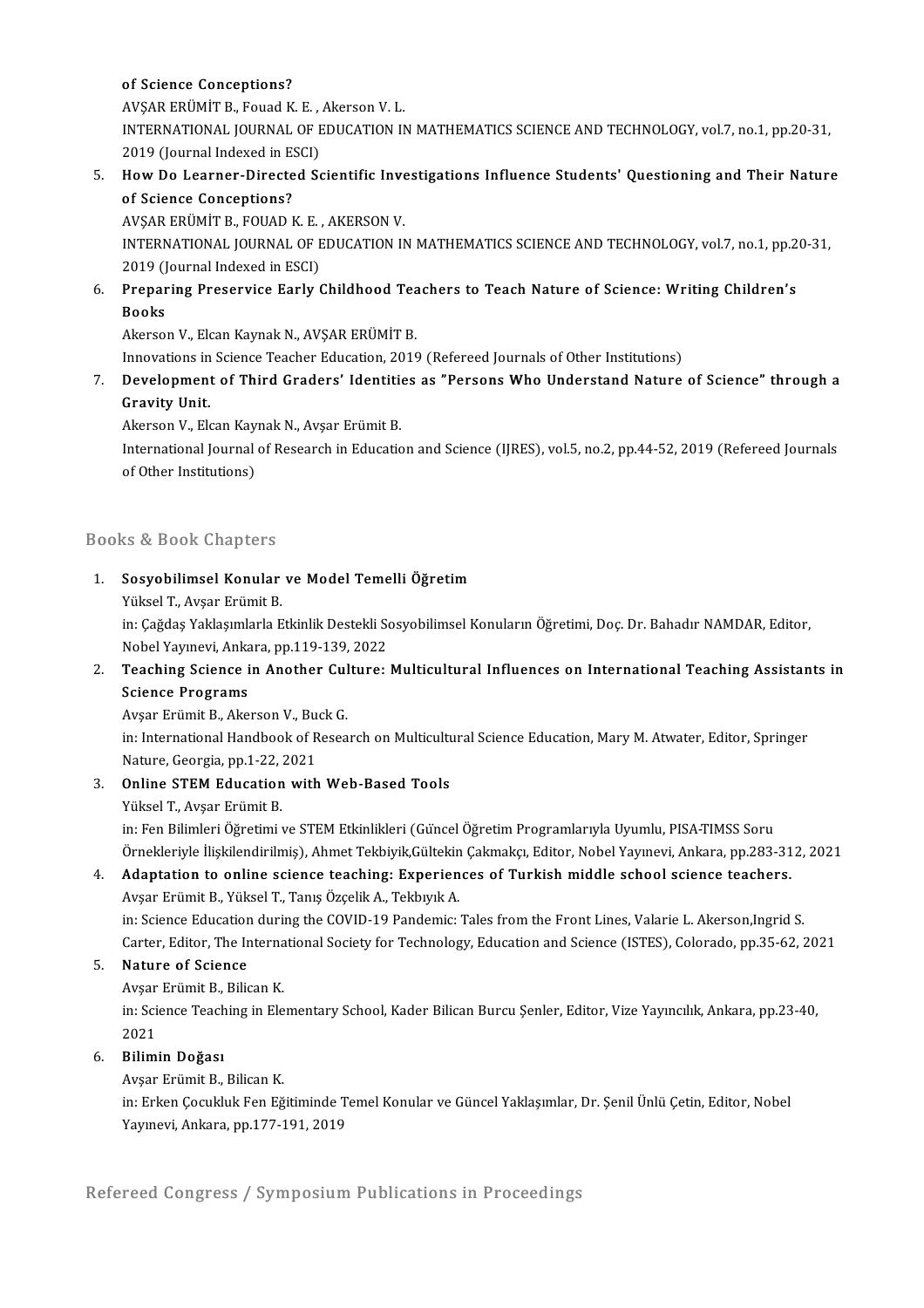- 1. UsingExpectation Violation Theory to Determine the Three Stakeholders' Expectations fromthe UsingExpectation Violation Theory to Determine the Three Stake<br>TeachingExperience Course based on Clinical Supervision Model<br>Vilteel T. Aveer Erümit P UsingExpectation Viola<br>TeachingExperience Co<br>Yüksel T., Avşar Erümit B.<br>National Assesiation for B TeachingExperience Course based on Clinical Supervision Model<br>Nüksel T., Avşar Erümit B.<br>National Association for Research in Science Teaching, Oregon, United States Of America, 15 - 18 March 2020, pp.1
	-
- 2. Yüksel T., Avşar Erümit B.<br>2. Öğretmen Adaylarının Biyoloji Tabanlı Sosyo-Bilimsel Konularla İlgili Görüşlerini Bilimin Doğası<br>2. Öğretmen Adaylarının Biyoloji Tabanlı Sosyo-Bilimsel Konularla İlgili Görüşlerini Bilimin National Association for Research in Science<br>Öğretmen Adaylarının Biyoloji Tabanlı<br>Boyutlarıyla Birleştirerek Modellemesi<br>AVSAP EPÜMİT P. VÜKSEL T Öğretmen Adaylarının Biye<br>Boyutlarıyla Birleştirerek<br>AVŞAR ERÜMİT B., YÜKSEL T.<br>2. Ulucal Biyeleji Fğitimi Kong <mark>Boyutlarıyla Birleştirerek Modellemesi</mark><br>AVŞAR ERÜMİT B., YÜKSEL T.<br>3. Ulusal Biyoloji Eğitimi Kongresi UBEK, Turkey, 21 - 22 December 2019<br>Heing Children's literature in the MiddleSchool Science Class te 1 AVŞAR ERÜMİT B., YÜKSEL T.<br>3. Ulusal Biyoloji Eğitimi Kongresi UBEK, Turkey, 21 - 22 December 2019<br>3. Using Children's literature in the MiddleSchool Science Class to Teach Nature of Science: Pre-service<br>Teachers's Devel
- 3. Ulusal Biyoloji Eğitimi Kongresi UBEK,<br>Using Children's literature in the Mi<br>Teachers's Development of Sources<br>Avear Frümit B. Akarson V. Using Children's literatu:<br>Teachers's Development<br>Avşar Erümit B., Akerson V.<br>The National Association for Teachers's Development of Sources<br>Avşar Erümit B., Akerson V.<br>The National Association for Research in Science Teaching (NARST), Oregon, United States Of America, 15 - 18<br>March 2020, pp.1 Avşar Erümit B., Akerson V. The National Association for Research in Science Teaching (NARST), Oregon, United States Of America, 15 - 18<br>March 2020, pp.1<br>4. Using Expectation Violation Theoryto Determine the Three Stakeholders'xxExpectations from the
- March 2020, pp.1<br>Using Expectation Violation Theoryto Determine the Three Stake<br>Teaching ExperienceCourse based on Clinical Supervision Model<br>VÜKSEL T. AVSAR ERÜMİT R Using Expectation Violatio<br>Teaching ExperienceCours<br>YÜKSEL T., AVŞAR ERÜMİT B.<br>NARST 15, 19 Marsh 2021 Teaching ExperienceCourse based on Clinical Supervision Model<br>YÜKSEL T., AVŞAR ERÜMİT B.<br>NARST, 15 - 18 March 2021 5. YÜKSEL T., AVŞAR ERÜMİT B.<br>5. Öğretmen Adaylarının Biyoloji Tabanlı Sosyo-Bilimsel Konularla İlgili Görüşlerini Bilimin Doğası<br>5. Öğretmen Adaylarının Biyoloji Tabanlı Sosyo-Bilimsel Konularla İlgili Görüşlerini Bilimin
- NARST, 15 18 March 2021<br>Öğretmen Adaylarının Biyoloji Tabanlı<br>Boyutlarıyla Birleştirerek Modellemesi<br>AVSAR EDÜMİT B. VÜKSEL T Boyutlarıyla Birleştirerek Modellemesi<br>AVŞAR ERÜMİT B., YÜKSEL T. Boyutlarıyla Birleştirerek Modellemesi<br>AVŞAR ERÜMİT B., YÜKSEL T.<br>3. Ulusal Biyoloji Eğitimi Kongresi UBEK, Rize, Turkey, 21 - 22 December 2019, pp.1<br>Are We Afraid of International Instructors?: Evamining Evnerianses of In
- 6. AreWe Afraid of International Instructors?: Examining Experiences of International Instructors and 3. Ulusal Biyoloji Eğitimi Kongresi UBEK, Rize,<br>Are We Afraid of International Instructo<br>their Students' Perceptions about them Are We Afraid of International Inst.<br>their Students' Perceptions about their Students' Perceptions about the<br>AVŞAR ERÜMİT B., AKERSON V., Buck G. their Students' Perception<br>AVŞAR ERÜMİT B., AKERSON<br>ESERA, 26 - 30 August 2019<br>YENİDEN YABU ANDIBU A AVŞAR ERÜMİT B., AKERSON V., Buck G.<br>1970 - ESERA, 26 - 30 August 2019<br>7. YENİDEN YAPILANDIRILAN ÖĞRETMENLİK UYGULAMASI DERSLERİNİN ÖĞRETMEN ADAYLARI<br>1980-YARAFINDAN DEĞERI ENDIRLI MESİ

## ESERA, 26 - 30 August 2019<br>YENİDEN YAPILANDIRILAN ÖĞRETM<br>TARAFINDAN DEĞERLENDİRİLMESİ<br>VÜKSEL T. AVSAR EDÜMİT P YENİDEN YAPILANDIRILA<br>TARAFINDAN DEĞERLEND<br>YÜKSEL T., AVŞAR ERÜMİT B.<br>The Turl<sup>ish</sup> International Con TARAFINDAN DEĞERLENDİRİLMESİ<br>YÜKSEL T., AVŞAR ERÜMİT B.<br>The Twelfth International Congress of Educational Research, Rize, Turkey, 25 - 28 April 2019, pp.275<br>Culture en Language?: Examining Barcentiona, Challenges and Live

YÜKSEL T., AVŞAR ERÜMİT B.<br>The Twelfth International Congress of Educational Research, Rize, Turkey, 25 - 28 April 2019, pp.275<br>8. Culture or Language?: Examining Perceptions, Challenges and Live Experiences of Internation The Twelfth International Congress of Educati<br>Culture or Language?: Examining Percep<br>Associate Instructors in a US University<br>AKERSON V. AVSAR EDÜMIT B. Buck C Culture or Language?: Examining Pe<br>Associate Instructors in a US Univer<br>AKERSON V., AVŞAR ERÜMİT B., Buck G.<br>National Association for Bessarsh in Sci Associate Instructors in a US University<br>AKERSON V., AVŞAR ERÜMİT B., Buck G.<br>National Association for Research in Science Teaching (NARST, 31 March - 03 April 2019<br>Bilimin Doğasını Masal Kitanlanula Anlatma

- AKERSON V., AVŞAR ERÜMİT B., Buck G.<br>National Association for Research in Science Teach<br>9. Bilimin Doğasını Masal Kitaplarıyla Anlatma<br>AVSAR ERÜMİT B. Akarean V. 9. Bilimin Doğasını Masal Kitaplarıyla Anlatma<br>AVŞAR ERÜMİT B., Akerson V. Bili<mark>min Doğasını Masal Kitaplarıyla Anlatma</mark><br>AVŞAR ERÜMİT B., Akerson V.<br>13. Ulusal Fen Bilimleri ve Matematik Eğitimi Kongresi (UFBMEK), Turkey, 4 - 06 October 2018<br>Bilimaal Sünas Basarilarini ve Bilimin Dağasını Etkinli 13. Ulusal Fen Bilimleri ve Matematik Eğitimi Kongresi (UFBMEK), Turkey, 4 - 06 October 2018<br>10. Bilimsel Süreç Becerilerini ve Bilimin Doğasını Etkinliklerle Anlama: Proje Sonuç Değerlendirmesi<br>10. Bilimsel Süreç
- 13. Ulusal Fen Bilir<br>Bilimsel Süreç B<br>AVŞAR ERÜMİT B.<br>12. Ulusal Fen Bilir Bilimsel Süreç Becerilerini ve Bilimin Doğasını Etkinliklerle Anlama: Proje Sonuç De<sub>i</sub><br>AVŞAR ERÜMİT B.<br>13. Ulusal Fen Bilimleri ve Matematik Eğitimi Kongresi (UFBMEK), Turkey, 4 - 06 October 2018<br>ÖğpetMEN ADAVI ARININ ACI

AVŞAR ERÜMİT B.<br>13. Ulusal Fen Bilimleri ve Matematik Eğitimi Kongresi (UFBMEK), Turkey, 4 - 06 October 2018<br>11. ÖĞRETMEN ADAYLARININ AÇIKLAMALARININ DOĞASI

## TANIŞÖZÇELİKA.,AVŞARERÜMİTB. ÖĞRETMEN ADAYLARININ AÇIKLAMALARININ DOĞASI<br>TANIŞ ÖZÇELİK A., AVŞAR ERÜMİT B.<br>13. Ulusal Fen Bilimleri ve Matematik Eğitimi Kongresi (UFBMEK), Denizli, Turkey, 4 - 06 October 2018, pp.1<br>Teashing Nature of Ssianse through L

TANIŞ ÖZÇELİK A., AVŞAR ERÜMİT B.<br>13. Ulusal Fen Bilimleri ve Matematik Eğitimi Kongresi (UFBMEK), Denizli, Turkey, 4 - 06 Octob<br>12. Teaching Nature of Science through Literacy: An Early Childhood Preservice Study<br>Alio 13. Ulusal Fen Bilimleri ve Matematik Eğitimi Kontaklında Nature of Science through Liter:<br>Akerson V., AVŞAR ERÜMİT B., Elcan Kaynak N.<br>Haiversity of Warsow, Indiana University Partn Teaching Nature of Science through Literacy: An Early Childhood Pre<br>Akerson V., AVŞAR ERÜMİT B., Elcan Kaynak N.<br>University of Warsaw, Indiana University Partnership Event, 1 - 02 May 2018<br>Evploring Heing Literacy to Teach Akerson V., AVŞAR ERÜMİT B., Elcan Kaynak N.<br>University of Warsaw, Indiana University Partnership Event, 1 - 02 May 2018<br>13. Exploring Using Literacy to Teach about Nature of Science—Case Studies of Preservice Early<br>Childb

## University of Warsaw, Indiana University Partnership Event, 1 - 02 May 2018<br>Exploring Using Literacy to Teach about Nature of Science—Case Stu<br>Childhood Teachers Exploring Using Literacy to<br>Childhood Teachers<br>Akerson V., AVŞAR ERÜMİT B.<br>National Association for Bessa

Akerson V., AVSAR ERÜMİT B.

National Association for Research in Science Teaching (NARST), Atlanta/Ga, United States Of America, 10 - 13<br>March 2018, pp.1-5

14. Examining Teacher-Student Exchange Occurring within Evolution and Human Genetics Units in a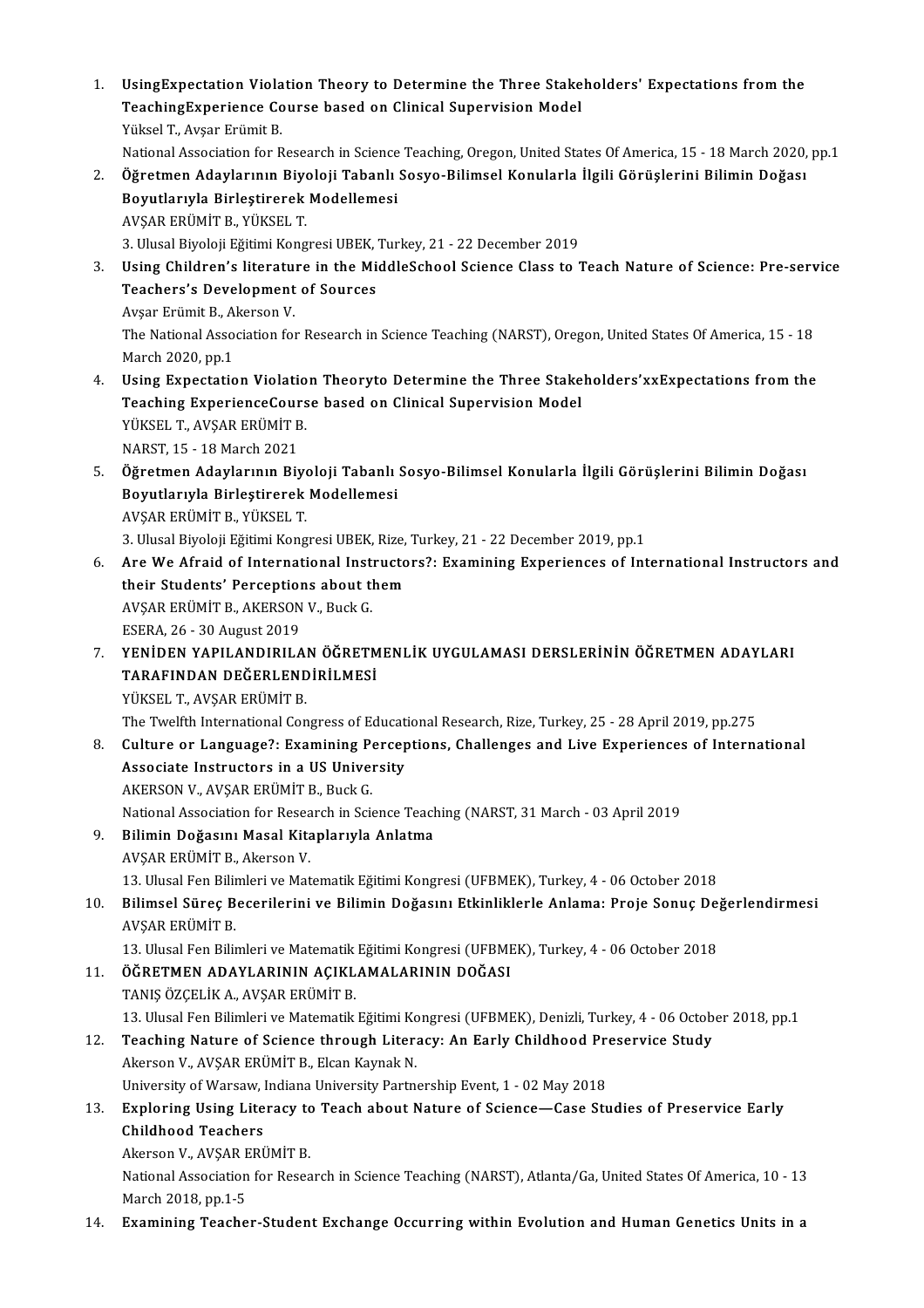#### Rural High School

AVŞARERÜMİTB.,AKERSONV.

Rural High School<br>AVŞAR ERÜMİT B., AKERSON V.<br>National Association for Research in Science Teaching (NARST), 10 - 13 March 2018<br>Association for Science Teacher Education (ASTE)

## 15. Association for Science Teacher Education (ASTE)<br>AKERSON V., AVŞAR ERÜMİT B., ELCAN KAYNAK N.

National Association for Research in Science Teachi<br>Association for Science Teacher Education (A<br>AKERSON V., AVŞAR ERÜMİT B., ELCAN KAYNAK N.<br>Association for Science Teacher Education (ASTE).

Association for Science Teacher Education (ASTE), 3 - 06 January 2018

## AKERSON V., AVŞAR ERÜMİT B., ELCAN KAYNAK N.<br>Association for Science Teacher Education (ASTE), 3 - 06 January 2018<br>16. Using Children's Literature as a Basis for Teaching Nature of Science in an Early Childhood<br>Preservi **Association for Science Teacher<br>Using Children's Literature<br>Preservice Methods Course<br>Akerson V. AVSAR ERÜMIT P. L** Using Children's Literature as a Ba<br>Preservice Methods Course<br>Akerson V., AVŞAR ERÜMİT B., Elcan N.<br>Association for Science Teacher Educat

Preservice Methods Course<br>Akerson V., AVŞAR ERÜMİT B., Elcan N.<br>Association for Science Teacher Education (ASTE), Baltimore, Md, United States Of America, 3 - 06 January 2018, Akerso<br>Associa<br>pp.1-5<br>Ways 17. Ways of talk in a biology classroom: Examining spoken classroom discourse and questioning-based<br>17. Ways of talk in a biology classroom: Examining spoken classroom discourse and questioning-based<br>17. Ways of talk in a

## pp.1-5<br>17. Ways of talk in a biology classroom: Examining spoken classroom discourse and questioning-based<br>17. teacher-student exchanges in evolution and human genetics units AVŞAR ERÜMİT B., AKERSON V. teacher-student exchanges in evolution and human genetics units<br>AVŞAR ERÜMİT B., AKERSON V.<br>European Science Education Research Association (ESERA), 21 - 25 August 2017<br>Teaching pature of esiange through literasyy An early

## 18. Teaching nature of science through literacy: An early childhood preservice teacher study.<br>Akerson V., AVŞAR ERÜMİT B., Elcan N. European Science Education Research<br>Teaching nature of science through<br>Akerson V., AVŞAR ERÜMİT B., Elcan N.<br>European Science Education Besearch

European Science Education Research Association (ESERA), Dublin, Ireland, 21 - 25 August 2017, pp.1-3

### Akerson V., AVŞAR ERÜMİT B., Elcan N.<br>19. Developing third graders' conceptions of nature of science and scientific identities through a gravity<br>19. Developing third graders' conceptions of nature of science and scientific Euro<br><mark>Deve</mark><br>unit. Developing third graders' concepti<br>unit.<br>Akerson V., Elcan N., AVŞAR ERÜMİT B.<br>National Association for Bosearch in Sc unit.<br>Akerson V., Elcan N., AVŞAR ERÜMİT B.<br>National Association for Research in Science Teaching (NARST), San Antonio, Texas, United States Of America, 27

Akerson V., Elcan N., AVŞAR<br>National Association for Res<br>April - 01 May 2017, pp.1-5<br>How Can We Help Studen

## 20. How Can We Help Students to Ask Investigable Questions?<br>AVSAR ERÜMİT B. April - 01 May 201<br><mark>How Can We Hel</mark><br>AVŞAR ERÜMİT B.<br>Hoosier Associatio

How Can We Help Students to Ask Investigable Questions?<br>AVŞAR ERÜMİT B.<br>Hoosier Association of Science Teachers (HASTI), Indianapolis, In, United States Of America, 14 - 16 February<br>2017.pp.1 AVŞAR ERÜ<br>Hoosier Ass<br>2017, pp.1<br>De Teache 2017, pp.1<br>21. Do Teachers' Interactions with Students Differ in Evolution Unit?<br>22. Do Teachers' Interactions with Students Differ in Evolution Unit?

## 2017, pp.1<br>21. Do Teachers' Interactions with Students Differ in Evolution Unit?<br>AVSAR ERÜMİT B.

Do Teachers' Interactions with Students Differ in Evolution Unit?<br>AVŞAR ERÜMİT B.<br>Women's Research Poster Competition / Achievements of Women in STIM (Science, technology, Informatics, and<br>Mathematics) Bester Competition P AVŞAR ERÜMİT B.<br>Women's Research Poster Competition / Achievements of Women in STIM (Science, technology, I<br>Mathematics) Poster Competition, Bloomington, In, United States Of America, 10 April 2016, pp.1<br>The effect of lear Women's Research Poster Competition / Achievements of Women in STIM (Science, technology, Informatics, and Mathematics) Poster Competition, Bloomington, In, United States Of America, 10 April 2016, pp.1<br>22. The effect of l

## Mathematics) P<br>**The effect of lengt**<br>science views.<br>AVSAR EDÜMIT The effect of lea<br>science views.<br>AVŞAR ERÜMİT B.<br>International Euro science views.<br>AVŞAR ERÜMİT B.<br>International Eurasian Educational Research Congress (EJER), Ankara, Turkey, 8 - 11 June 2015, pp.1<br>Teashing Nature efSsiense to Elementery Students by Heing e Ssientifie Inquiry Method ef

## 23. Teaching Nature of Science to Elementary Students by Using a Scientific Inquiry Method of Archeology.<br>Archeology. International<br>Teaching Na<br>Archeology. **Teaching Nature ofScienc<br>Archeology.<br>Erumit S., AVŞAR ERÜMİT B.**<br>Hoosiar Assosiation of Scien

Hoosier Association of Science Teachers (HASTI), Indianapolis, In, United States Of America, 10 - 12 February<br>2015, pp.1 Erumit S., A<br>Hoosier Ass<br>2015, pp.1<br>How to tas Hoosier Association of Science Teachers (HASTI), Indianapo<br>2015, pp.1<br>24. How to teach Nature of Science in a Mysterious Way.

# 2015, pp.1<br>How to teach Nature of S<br>Erumit S., AVŞAR ERÜMİT B.<br>Hoosiar Assosiation of Ssian

Erumit S., AVSAR ERÜMİT B.

Hoosier Association of Science Teachers (HASTI), Indianapolis, In, United States Of America, 10 - 12 February<br>2015, pp.1 Hoosier Association of Science Teachers (HASTI), Indianapolis, In, United St<br>2015, pp.1<br>25. Applying Inquiry to Science Lesson Design: An Inquiry Workshop<br>AVSAR EDÜMIT B. Khadija E

# 2015, pp.1<br>**Applying Inquiry to Sciene**<br>AVŞAR ERÜMİT B., Khadija F.<br>15th Annual ISNA, CISNA Ed.

Applying Inquiry to Science Lesson Design: An Inquiry Workshop<br>AVŞAR ERÜMİT B., Khadija F.<br>15th Annual ISNA- CISNA Education Forum,, Rosemont, Il, United States Of America, 15 April 2014 - 17 April 1017,<br>nn 1 4 AVŞAR ERÜMİT B., Khadija F.<br>15th Annual ISNA- CISNA Education Forum,, Rosemont, Il, United States Of America, 15 April 2014 - 17 April<br>15th Annual ISNA- CISNA Education Forum,, Rosemont, Il, United States Of America, 15 Ap 15th Annual ISNA- CISNA Education Forum, Rosemont, Il, United States Of America, 15 April 2014 - 17 April<br>26. Examining Preservice Elementary Teachers' Abilities to Attend to Students' Scientific Thinking.<br>26. Examining Pr

### McCormack S., Hawkins S., Park Rogers M., Zoretic-Goodwin M., AVŞAR ERÜMİT B., Melki C., Wiebke H., Lee M. Y. National Association for Research in Science Teaching (NARST), Pittsburgh, Pa, United States Of America, 30 March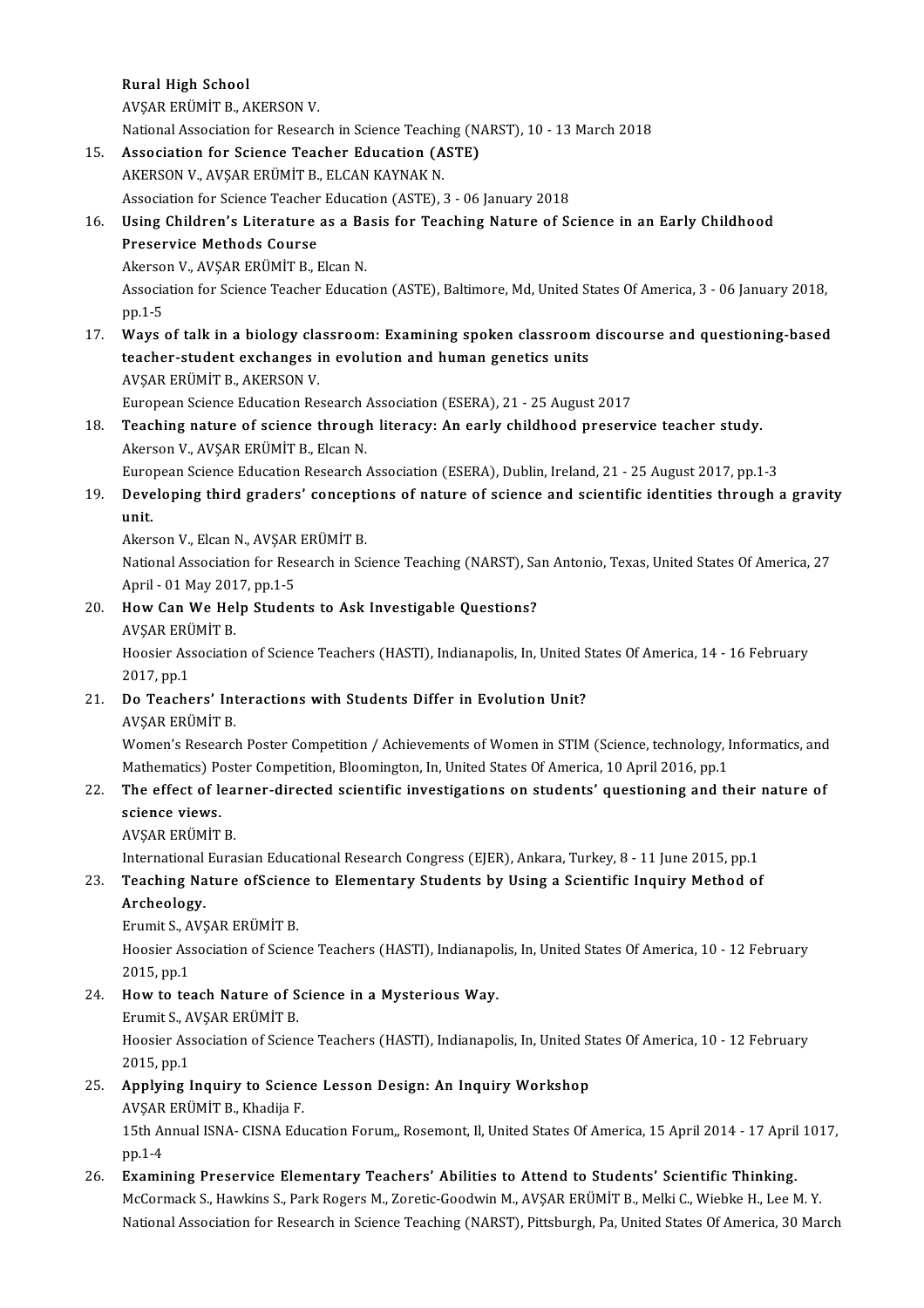-<br>02 April 2014, pp.1-5<br>The offect of learner

27. The effect of learner-directed scientific investigations on students' questionings and their nature of - 02 April 2014,<br>The effect of less<br>science views. The effect of learner-directed scien<br>science views.<br>AVŞAR ERÜMİT B., Fouad K., Akerson V.<br>National Association for Bessarsh in Sci

National Association for Research in Science Teaching (NARST), Pittsburgh, Pa, United States Of America, 30 March<br>- 02 April 2014, pp.1-5 AVŞAR ERÜMİT B., Fou:<br>National Association fo:<br>- 02 April 2014, pp.1-5<br>The offect of learner National Association for Research in Science Teaching (NARST), Pittsburgh, Pa, United States Of America, 30 March<br>28. The effect of learner-directed scientific investigations on students' questionings and their nature of<br>2

- 02 April 2014,<br>The effect of less<br>science views.<br>AVSAD EDÜMIT The effect of learner-directed scien<br>science views.<br>AVŞAR ERÜMİT B., Fouad K., Akerson V.<br>Hoosier Assesiation of Science Teachers

science views.<br>AVŞAR ERÜMİT B., Fouad K., Akerson V.<br>Hoosier Association of Science Teachers (HASTI), Indianapolis, In, United States Of America, 10 - 12 February AVŞAR ERÜ<br>Hoosier Ass<br>2014, pp.1<br>Idantifyin 2014, pp.1<br>2014, pp.1<br>**Identifying Preservice Elementary Teachers' Abilities to Attend to Students' Scientific Thinking.**<br>29. Identifying Preservice Elementary Teachers' Abilities to Attend to Students' Scientific Thinking

- 2014, pp.1<br>- Identifying Preservice Elementary Teachers' Abilities to Attend to Students' Scientific Thinking.<br>- Park Rogers M., Hawkins S., McCormack S., Zoretic-Goodwin M., AVŞAR ERÜMİT B., Melki C., Wiebke H., Lee M. Y Identifying Preservice Elementary Teachers' Abilities to Attend to Students' Scientific Thinking.<br>Park Rogers M., Hawkins S., McCormack S., Zoretic-Goodwin M., AVŞAR ERÜMİT B., Melki C., Wiebke H., Lee M. Y.<br>Association fo Park Rogers I<br>Association fo<br>2014, pp.1-5 Association for Science Teacher Education (ASTE), San Antonio, Texas, United States Of America, 15 - 18 Jan<br>2014, pp.1-5<br>30. Is There an App for That? Scientific Inquiry Enhanced by Smartphones and Electronic Tablets.
- 2014, pp.1-5<br>Is There an App for That? Scientific Inquiry Enhanced by<br>AVŞAR ERÜMİT B., Harris T., Erumit S., Buck G., Fouad K., Mills M.<br>National Science Teacher Association (NSTA), STEM Ferum & Evr 30. Is There an App for That? Scientific Inquiry Enhanced by Smartphones and Electronic Tablets.<br>AVŞAR ERÜMİT B., Harris T., Erumit S., Buck G., Fouad K., Mills M.<br>National Science Teacher Association (NSTA), STEM Forum & AVŞAR ERÜMİT B., Harris<br>National Science Teacher<br>20 - 23 May 2013, pp.1-5<br>Evemining Presenvise L National Science Teacher Association (NSTA), STEM Forum & Expo, St. Louis, Missouri., United States Of Ame<br>20 - 23 May 2013, pp.1-5<br>31. Examining Preservice Elementary Teachers' Abilities to Attend to Students' Scientific
- 20 23 May 2013, pp.1-5<br><mark>Examining Preservice Elementary Teachers' Abilities to Attend to Students' Scientific Thinking.</mark><br>Park Rogers M., AVŞAR ERÜMİT B., Hawkins S., Lee M. Y. , McCormack S., Melki C., Wiebke H., Zoretic Examining Preservice Elementary Teachers' Abilities to Attend to Students' Scientific Thinking.<br>Park Rogers M., AVŞAR ERÜMİT B., Hawkins S., Lee M. Y. , McCormack S., Melki C., Wiebke H., Zoretic-Goodwin M.<br>Curriculum & In Park Rogers M., AVŞAR ERÜMİT B., Hawkins S., Lee M. Y. , McCormack S., Melki C., Wiebke H., Zoretic-Goodwin M.<br>Curriculum & Instruction Research and Creative Activity Symposium (CIRCAS), Bloomington, In, United States Of<br>A Curriculum & Instruction Research and Creative Activity Symposium (CIRCAS), Bloomington, In, United Stat<br>America, 10 February 2013, pp.1<br>32. Is There an App for That? Scientific Inquiry Enhanced by Smartphones and Electron
- America, 10 February 2013, pp.1<br>Is There an App for That? Scientific Inquiry Enhanced by<br>AVŞAR ERÜMİT B., Buck G., Harris T., Erumit S., Fouad K., Mills M.<br>Hoosier Association of Science Teachers (HASTI), Indiananelis Ir Is There an App for That? Scientific Inquiry Enhanced by Smartphones and Electronic Tablets.<br>AVŞAR ERÜMİT B., Buck G., Harris T., Erumit S., Fouad K., Mills M.<br>Hoosier Association of Science Teachers (HASTI), Indianapolis, AVŞAR ERÜ<br>Hoosier Ass<br>2013, pp.1 2013, pp.1<br>Courses

| Courses                                                                                  |
|------------------------------------------------------------------------------------------|
| Disiplinlerarası Fen Öğretimi, Undergraduate, 2021 - 2022                                |
| Uzmanlık Alan Dersi-II, Postgraduate, 2021 - 2022                                        |
| Bilimsel Bilginin Doğası ve Öğretimi, Postgraduate, 2021 - 2022                          |
| Bilimin Teknolojideki Uygulamaları, Undergraduate, 2021 - 2022                           |
| Uzmanlık Alan Dersi-I, Postgraduate, 2021 - 2022                                         |
| Field Experience, Undergraduate, 2019 - 2020                                             |
| Technology and Society, Undergraduate, 2019 - 2020                                       |
| Science Technology and Society, Undergraduate, 2019 - 2020                               |
| Science Technology and Societal Change, Undergraduate, 2019 - 2020                       |
| Okul Deneyimi, Undergraduate, 2017 - 2018, 2019 - 2020                                   |
| Bilimin Doğası ve Bilim Tarihi, Undergraduate, 2017 - 2018, 2018 - 2019                  |
| Bilimin Doğası ve Bilim Tarihi, Undergraduate, 2017 - 2018                               |
| Öğretmenlik Uygulaması, Undergraduate, 2017 - 2018                                       |
| Biyoloji Laboratuvarı II, Undergraduate, 2017 - 2018                                     |
| Science in the Elementary School (Science Method Course), Undergraduate, 2014 - 2015     |
| Introduction to Scientific İnquiry, Undergraduate, 2011 - 2012, 2012 - 2013, 2014 - 2015 |
| Science in the Elementary School (Science Method Course), Undergraduate, 2013 - 2014     |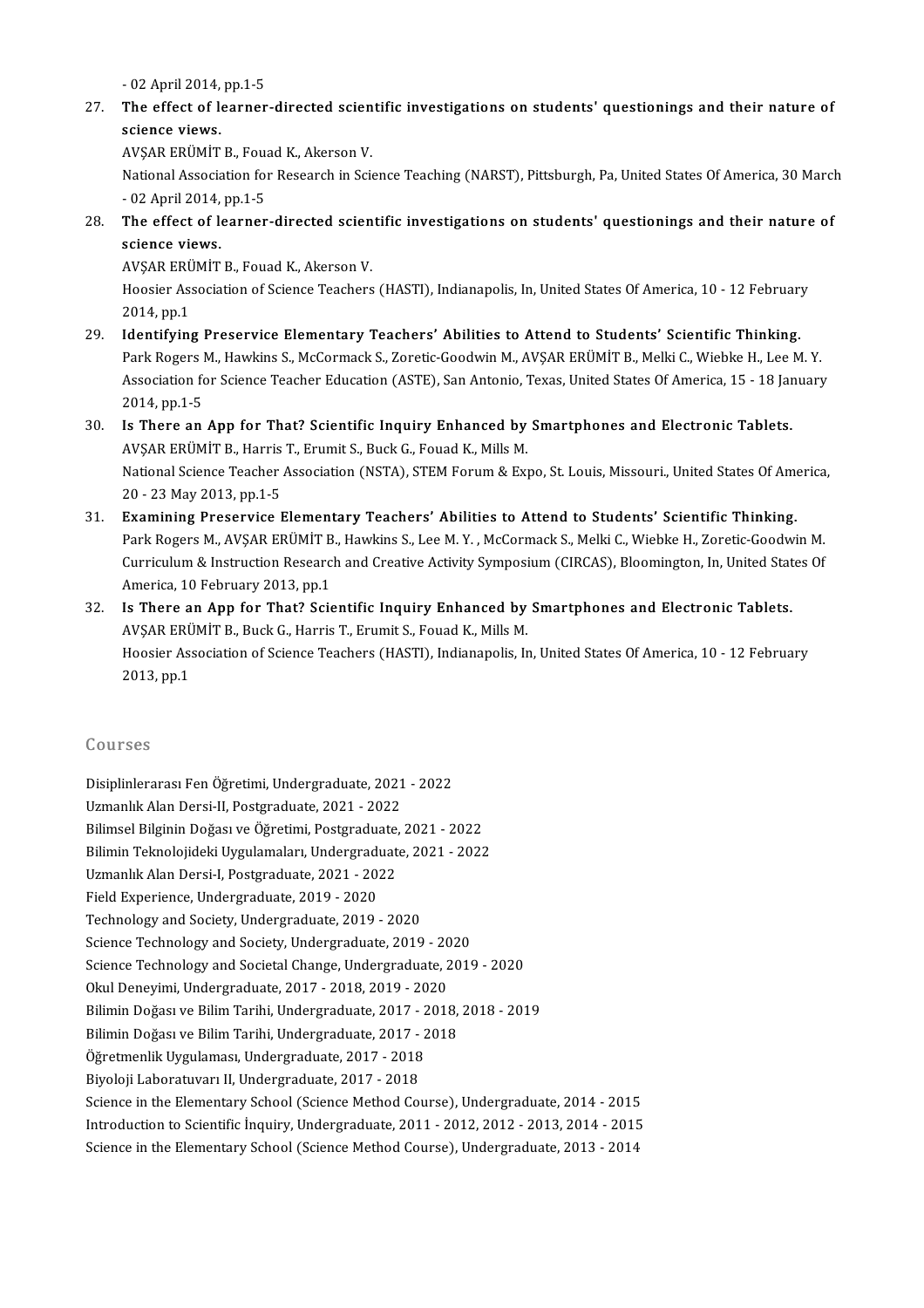### Memberships / Tasks in Scientific Organizations

Memberships / Tasks in Scientific Organizations<br>National Association of Research in Science Teaching (NARST) Araştırma Komitesi, Research Committee, Member, 2017 -<br>Continues Mational As<br>Continues<br>European National Association of Research in Science Teaching (NARST) Araştırma Komitesi, Research<br>Continues<br>European Conference on Research in Science Education (ESERA), Member, 2016 - Continues<br>National Association for Besearch i

Continues<br>European Conference on Research in Science Education (ESERA), Member, 2016 - Continue<br>National Association for Research in Science Teaching (NARST), Member, 2011 - Continues National Association for Research in Science Teaching (NARST), Member, 2011 - Continues<br>Scientific Refereeing

SCIENCE & EDUCATION, Journal Indexed in SSCI, June 2022

TUBITAK Project, 2209-A - Üniversite Öğrencileri Araştırma Projeleri Destekleme Programı, Recep Tayyip Erdogan SCIENCE & EDUCATION, Journ<br>TUBITAK Project, 2209-A - Üni<br>University, Turkey, May 2022<br>TUBITA*K* Project, 2227 - Progi

TUBITAK Project, 2237 - Program for Supporting Project Training Activities, Recep Tayyip Erdogan University, Turkey,<br>May 2022 University,<br>TUBITAK P<br>May 2022<br>TUBITAK B TUBITAK Project, 2237 - Program for Supporting Project Training Activities, Recep Tayyip Erdogan University, Turk<br>May 2022<br>TUBITAK Project, 2209-A - Üniversite Öğrencileri Araştırma Projeleri Destekleme Programı, Recep Tay

May 2022<br>TUBITAK Project, 2209-A - Ünive<br>University, Turkey, March 2022<br>Osmangazi Journal of Education TUBITAK Project, 2209-A - Üniversite Öğrencileri Araştırma Projeleri Destekleme F<br>University, Turkey, March 2022<br>Osmangazi Journal of Educational Research, Other Indexed Journal, January 2022<br>SCIENCE & EDUCATION, SCI Journ University, Turkey, March 2022<br>Osmangazi Journal of Educational Research, Other Ind<br>SCIENCE & EDUCATION, SCI Journal, December 2021<br>ECE FĞİTİM DERÇİSİ, National Scientific Refreed Journ

Osmangazi Journal of Educational Research, Other Indexed Journal, Januar<br>SCIENCE & EDUCATION, SCI Journal, December 2021<br>EGE EĞİTİM DERGİSİ, National Scientific Refreed Journal, December 2021<br>ERCIVES JOURNAL OF EDUCATION (

EGE EĞİTİM DERGİSİ, National Scientific Refreed Journal, December 202<br>ERCIYES JOURNAL OF EDUCATION (EJE) , Other Journals, November 201<br>EGE EĞİTİM DERGİSİ, National Scientific Refreed Journal, October 2021<br>SCIENCE & EDUCAT

SCIENCE & EDUCATION, SCI Journal, December 2021<br>EGE EĞİTİM DERGİSİ, National Scientific Refreed Journal, December 2021<br>ERCIYES JOURNAL OF EDUCATION (EJE) , Other Journals, November 2021<br>ECE EĞİTİM DERÇİSİ, National Scienti ERCIYES JOURNAL OF EDUCATION (EJE) , Other Journals, Nover<br>EGE EĞİTİM DERGİSİ, National Scientific Refreed Journal, Octobe<br>SCIENCE & EDUCATION, Journal Indexed in SSCI, October 2021<br>TUBITAK Preject, 2200 A., Üniversite Öğr

EGE EĞİTİM DERGİSİ, National Scientific Refreed Journal, October 2021<br>SCIENCE & EDUCATION, Journal Indexed in SSCI, October 2021<br>TUBITAK Project, 2209-A - Üniversite Öğrencileri Araştırma Projeleri Destekleme Programı, Rec SCIENCE & EDUCATION, Journal Inde<br>TUBITAK Project, 2209-A - Üniversite<br>University, Turkey, September 2021<br>TUBITAK Project, 2227 - Program fo TUBITAK Project, 2209-A - Üniversite Öğrencileri Araştırma Projeleri Destekleme Programı, Recep Tayyip Erdogan<br>University, Turkey, September 2021<br>TUBITAK Project, 2237 - Program for Supporting Project Training Activities,

University, Tu<br>TUBITAK Proj<br>August 2021<br>SCIENCE & FI TUBITAK Project, 2237 - Program for Supporting Project Tr<br>August 2021<br>SCIENCE & EDUCATION, Journal Indexed in SSCI, July 2021<br>ARANT IZZET RAVSAL ÜNIVERSITESI EĞITIM FAKÜLTESI D

August 2021<br>SCIENCE & EDUCATION, Journal Indexed in SSCI, July 2021<br>ABANT İZZET BAYSAL ÜNİVERSİTESİ EĞİTİM FAKÜLTESİ DERGİSİ, National Scientific Refreed Journal, February 2021<br>Raskont University Journal of Edusation, Nati SCIENCE & EDUCATION, Journal Indexed in SSCI, July 2021<br>ABANT İZZET BAYSAL ÜNİVERSİTESİ EĞİTİM FAKÜLTESİ DERGİSİ, National Scientific Refreed<br>Baskent University Journal of Education, National Scientific Refreed Journal, No ABANT İZZET BAYSAL ÜNİVERSİTESİ EĞİTİM FAKÜLTESİ DERGİSİ, National Scientific Refreed Journal, February 2<br>Baskent Universıty Journal of Education, National Scientific Refreed Journal, November 2019<br>International Journal of

International Journal of Education in Mathematics, Science and Technology, Other Indexed Journal, October 2019<br>Tasks In Event Organizations

Tasks In Event Organizations<br>Avşar Erümit B., 10th International Symposium on Social Studies Education , Scientific Congress, Rize, Turkey, Temmuz<br>2022  $Avsar$ <br> $2022$ Avşar Erümit B., 10th International Symposium on Social Studies Education , Scientific Congress, Rize, Turk<br>2022<br>Avşar Erümit B., III. Ulusal Biyoloji Eğitimi Kongresi (UBEK), Scientific Congress, Rize, Turkey, Kasım 2019<br>

2022<br>Avşar Erümit B., III. Ulusal Biyoloji Eğitimi Kongresi (UBEK), Scientific Congress, Rize, Turkey, Kasım 2019<br>Avşar Erümit B., Konferans Düzenleme Kurulu Üyesi, II. International Teacher Education and Accreditation Con Scientific Congress, Rize, Turkey, Ekim 2018

### Edit Congress and Symposium Activities

IX. International Eurasian research Congress (EJER), Session Moderator, İzmir, Turkey, 2022 European Science Education Research Assaciation (ESERA), Session Moderator, Bologna, Italy, 2019 IX. International Eurasian research Congress (EJER), Session Moderator, İzmir, Turkey, 2022<br>European Science Education Research Assaciation (ESERA), Session Moderator, Bologna, Italy, 2019<br>National Association for Research Europ<br>Natior<br>2017 2017<br>Citations